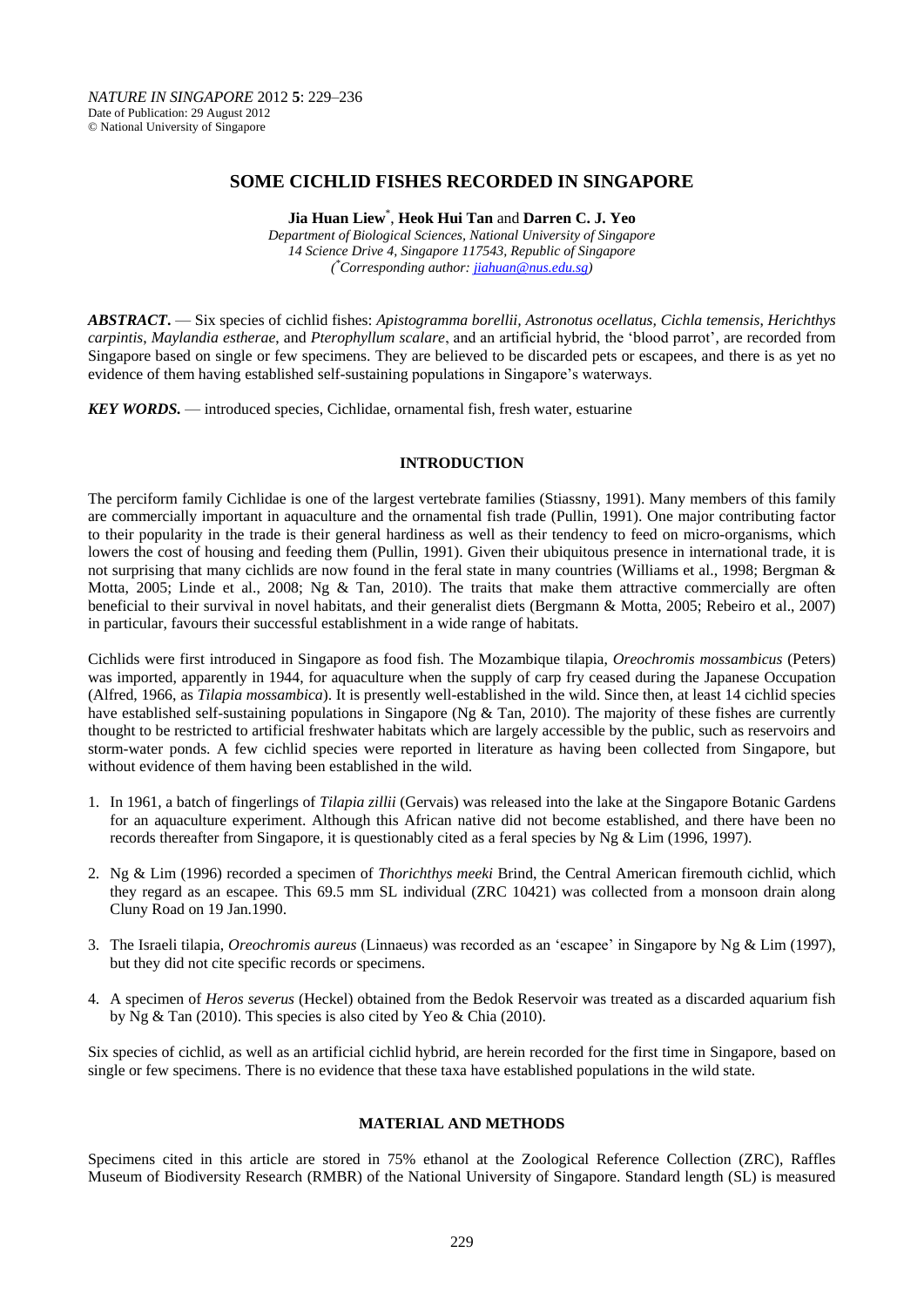#### Liew et al.: Some Cichlid Fishes Recorded in Singapore

from the tip of the snout to the base of the caudal fin. Total length (TL) is the distance between the snout to the distal margin of the caudal fin. All specimens cited were collected in Singapore.

### **RECORDS AND OBSERVATIONS**

#### *Apistogramma borellii* (Regan), umbrella dwarf cichlid

*Diagnosis.* — Body elongate and laterally compressed, with rounded caudal fin. Dorsal and pelvic fins often with elongated protruding rays in larger individuals. Males usually blue, females yellow; a black bar beneath the eye, and a lateral black bar along the length of the body. A large ocellus present on the caudal peduncle of some individuals. Grows to 39 mm SL, males usually larger than females (Kullander, 2003). Native to South America in the Paraguay River basin and Argentina's lower Parana River where it inhabits cool, soft waters (Kullander, 2003).

*Records.* — 3: 25.2–34.3 mm SL (ZRC 46393), Singapore: stream in Upper Seletar Reservoir Park, outflow of Nee Soon Swamp Forest, coll. H. H. Tan et al., 8 Sep.1999 (Fig. 1).

*Remarks.* — Listed by Yeo & Chia (2010, as *Apistogramma* sp.) as an introduced species with uncertain status. The specimens were identified by Sven Kullander of the Swedish Museum of Natural History in Sep.2003. As this species is a fairly well-known ornamental fish, it is likely that the individuals originated from the aquarium trade. The species is known to be intolerant of poor water quality, and thus, does not seem likely to become established in urban freshwaters. Conversely, natural freshwater habitats with good water quality are dominated by native fish biota, which is likely to act as biological barrier in the form of competitive exclusion.



Fig. 1. *Apistogramma borellii*, 34.3 mm SL ethanol-preserved specimen (ZRC 46393; right side reversed) from a stream at Upper Seletar Reservoir Park. (Photograph by: Kelvin Lim).

# *Astronotus ocellatus* (Agassiz), oscar

*Diagnosis.* — Body oval-shaped, laterally compressed, with rounded caudal fin. Wild forms are blackish-brown with red markings and black blotches on the sides; black dorsal, anal and caudal fins; and a small, black, ocellus at the upper caudal base. Domesticated varieties are available in colours ranging from orange and gold to red. Maximum known size 470 mm SL (Beeching, 1992). Native to the Amazon floodplains of South America, and known to be tolerant of hypoxic conditions (Almeida-Val et al., 2000).

*Records.* — 1: c. 20 cm TL, Singapore: Singapore Botanic Gardens, Swan Lake, photo: Kelvin Lim, 5 Jun.2004 (Fig. 2).

*Remarks.* — This is one of the fishes that Lim & Ng (1990) believed would become established in Singapore. *Astronotus ocellatus* was cited by Ng & Lim (1997) as an escapee, but they did not cite observations or specimens. Given that this is a popular ornamental fish in Singapore, it is fortunate that individuals have not been more frequently released or released in large numbers, for its tolerance of low oxygen levels is likely to favour its establishment in the wild.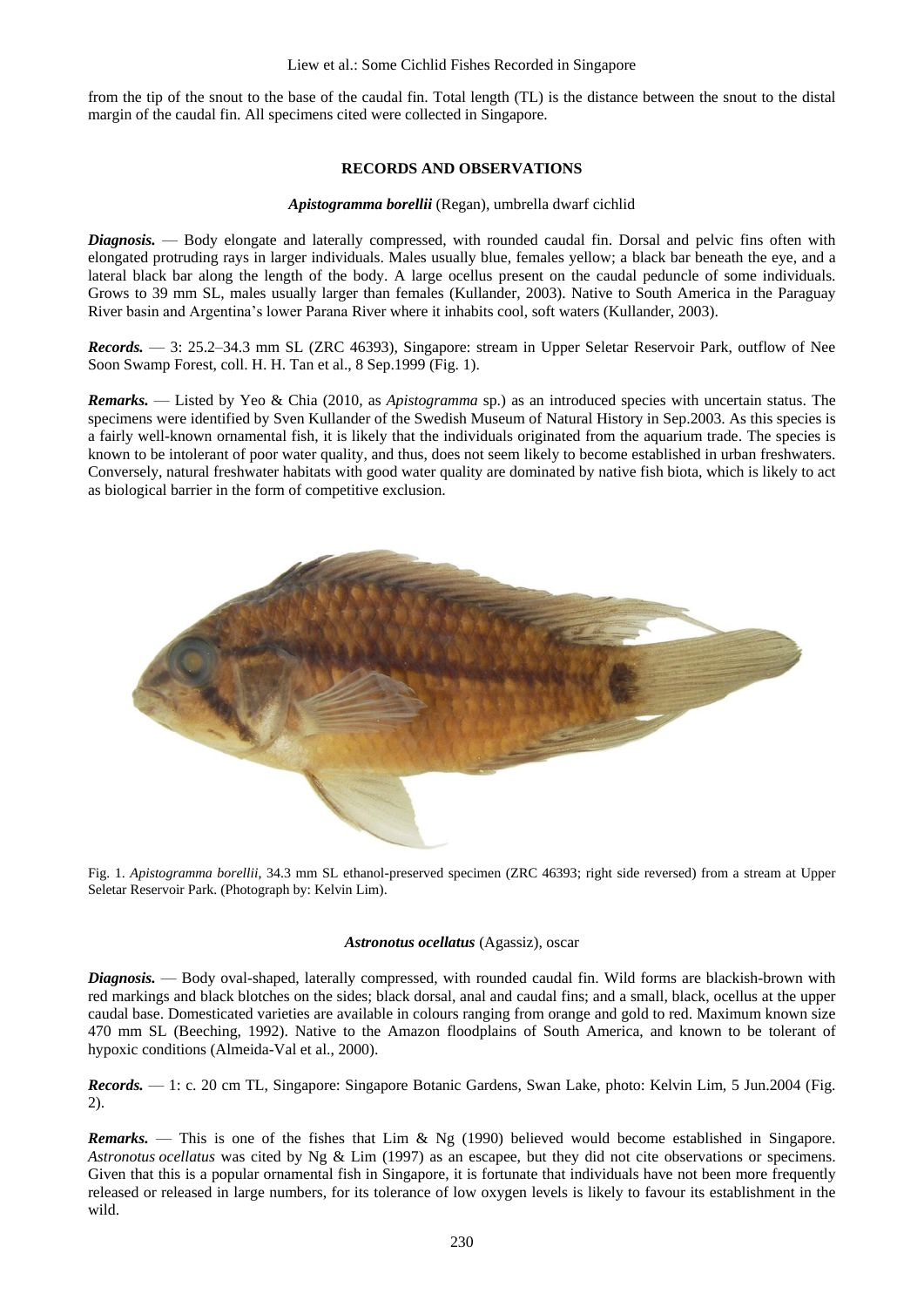

Fig. 2. *Astronotus ocellatus*, c. 20 cm TL example photographed in the Swan Lake at the Singapore Botanic Gardens on 5 Jun.2004. (Photograph by: Kelvin Lim).

### *Cichla temensis* Humboldt, speckled pavon

*Diagnosis.* — Body slender and laterally compressed with emarginate to truncate caudal fin. Ventral ends of the pelvic, anal and caudal fins distinctly orange. Sides with broad black bars and a black ocellus at the caudal peduncle. *Cichla temensis* is polychromatic but this does not represent sexual dimorphism. This plasticity in colour morph is a secondary sexual characteristic which changes in response to seasonal changes in sexual maturity (Reiss et al., 2012). It is native to South America in the Amazon and Orinoco river basins, and attains a maximum size of 75 cm TL (Kullander, 2003). *Cichla orinocensis*, which has established populations in many reservoirs in Singapore (Ng & Tan, 2010), is differentiated from *Cichla temensis* in having a distinctly deeper body.

*Records.* — 1: 16.2 cm SL (ZRC 53378), Upper Seletar Reservoir, coll. Y. G. Yi, 9 Jul.2011 (Fig. 3); 1: c. 20 cm TL, Upper Seletar Reservoir, near the roundabout at far end of reservoir park, caught with goldfish bait by an angler, obs. B. W. Low, morning of 18 Sep.2011; 1: c. 20 cm TL, Upper Seletar Reservoir, near the roundabout at far end of reservoir park, caught with *Clarias* fingerling bait by an angler, obs. K. K. P. Lim, afternoon of 29 Oct.2011.

*Remarks.* — This is a popular game fish in its native range, prized for its size and ferocity. It is the largest among its congeners which are collectively known as 'peacock basses' (Jepsen et al., 1999). Like *Cichla orinocensis*, which is believed to have been introduced by angling fans (Ng & Tan, 2010), *Cichla temensis* was probably brought into Singapore via the same pathway. Conversely, individuals found in the wild could also be escapees from the ornamental fish trade given that juveniles are sold as pets (pers. obs.). Should this species be present in sufficiently large numbers, it is likely to form feral populations. However, there is yet no evidence of this being so.



Fig. 3. *Cichla temensis*, 16.2 cm SL specimen (ZRC 53378) from Upper Seletar Reservoir. (Photograph by: Tan Heok Hui).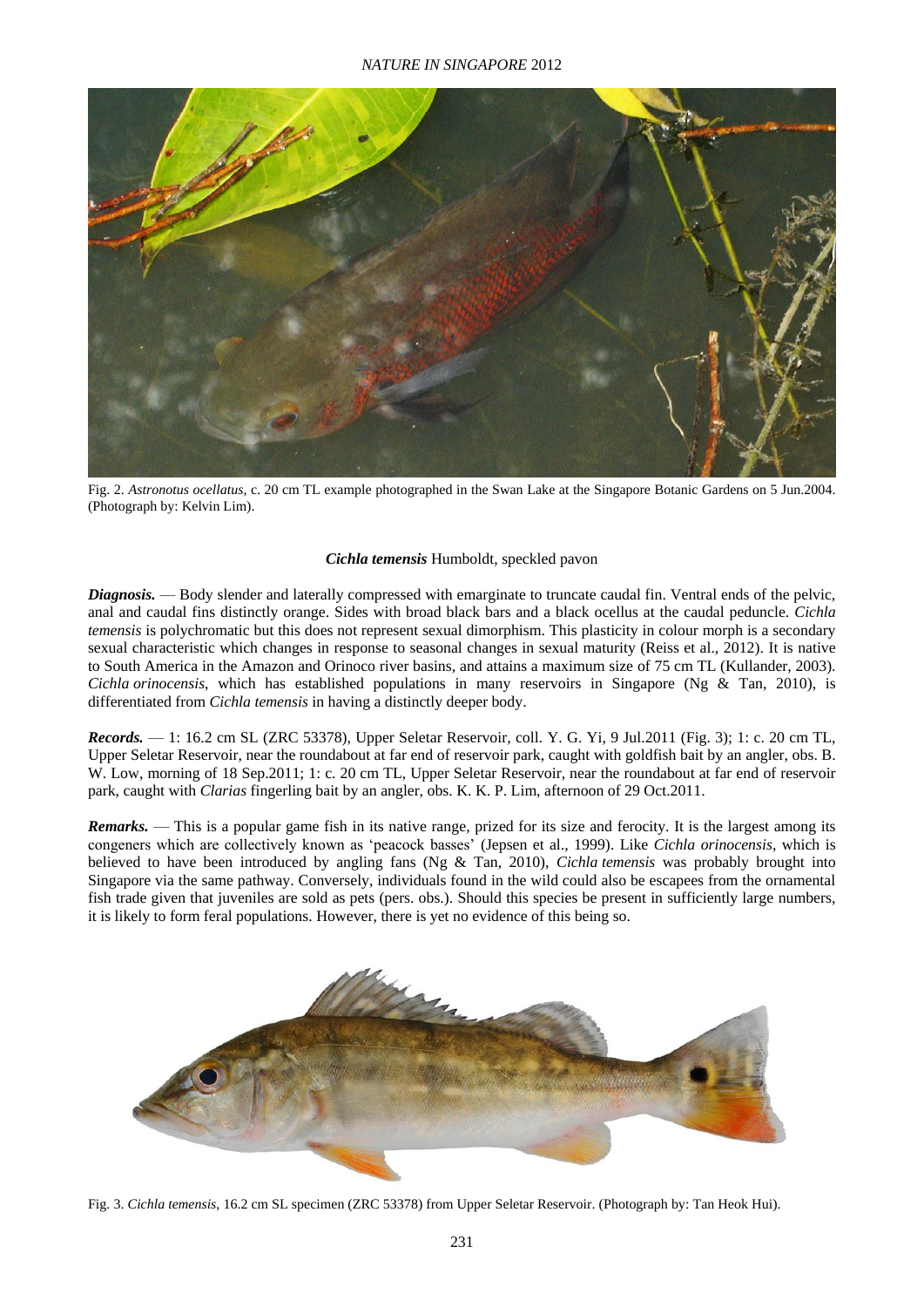### Liew et al.: Some Cichlid Fishes Recorded in Singapore

### *Herichthys carpintis* (Jordan & Snyder), green Texas cichlid

*Diagnosis.* — Body oval-shaped and laterally compressed with rounded caudal fin. Body mottled blue with distinct irregular black blotches along the lateral line and a large ocellus at the caudal peduncle. Mature males often with a nuchal hump. Native to the Atlantic slopes of Central America and known to attain a maximum size of 170 mm SL (Kullander, 2003).

*Record.* — 1: 210.0 mm SL (ZRC 51179), Sungei Buloh Wetland Reserve, coll. T. H. Ng, 5 Nov.2007 (Fig. 4).

*Remarks.* — The specimen cited here is most likely an escapee from a nearby ornamental fish holding facility in Lim Chu Kang. Cichlids are secondary freshwater fishes, and many species, including this one, are tolerant of high levels of salinity (Concheiro Pérez et al., 2007). Known to be highly resilient and aggressive in captivity, these two traits are likely to favour its establishment in the wild if large numbers of individuals are simultaneously introduced.



Fig. 4. *Herichthys carpintis*, 210.0 mm SL specimen (ZRC 51179) from the Sungei Buloh Wetland Reserve. (Photograph by: Tan Heok Hui).

#### *Maylandia estherae* (Konings), red zebra mbuna

*Diagnosis.* — Body elongate and laterally compressed, caudal fin emarginate. Female bright orange dorsally and laterally, fading to white ventrally; male usually blue. Anal fin white with bright orange egg spots, which were also present at the posterior ends of both dorsal and caudal fins; pectoral fins with irregular black bands. Maximum size 125 mm SL (Konings, 1995). Endemic to Lake Malawi in Africa where it inhabits alkaline waters (pH 7.7–8.6) with low turbidity (Fryer & Iles, 1972).

*Record.* — 1: 115 mm SL (ZRC 53247), Pandan canal at Clementi, coll. Y. Kwang et al., 13 Sep.2011 (Fig. 5).

*Remarks.* — *Maylandia estherae* is a popular ornamental fish that has been captive bred since the mid-1970s (Harrington, 2011). The present record from the Sungei Ulu Pandan is likely to be a stochastic event and the specimen was likely to have been intentionally released. The probability of a future establishment is remote as habitat preferred by this species (water with low turbidity and rocky, sediment free bottom) is scarce in Singapore.



Fig. 5. *Maylandia estherae*, 115.0 mm SL specimen (ZRC 53247) from Sungei Ulu Pandan. (Photograph by: Tan Heok Hui).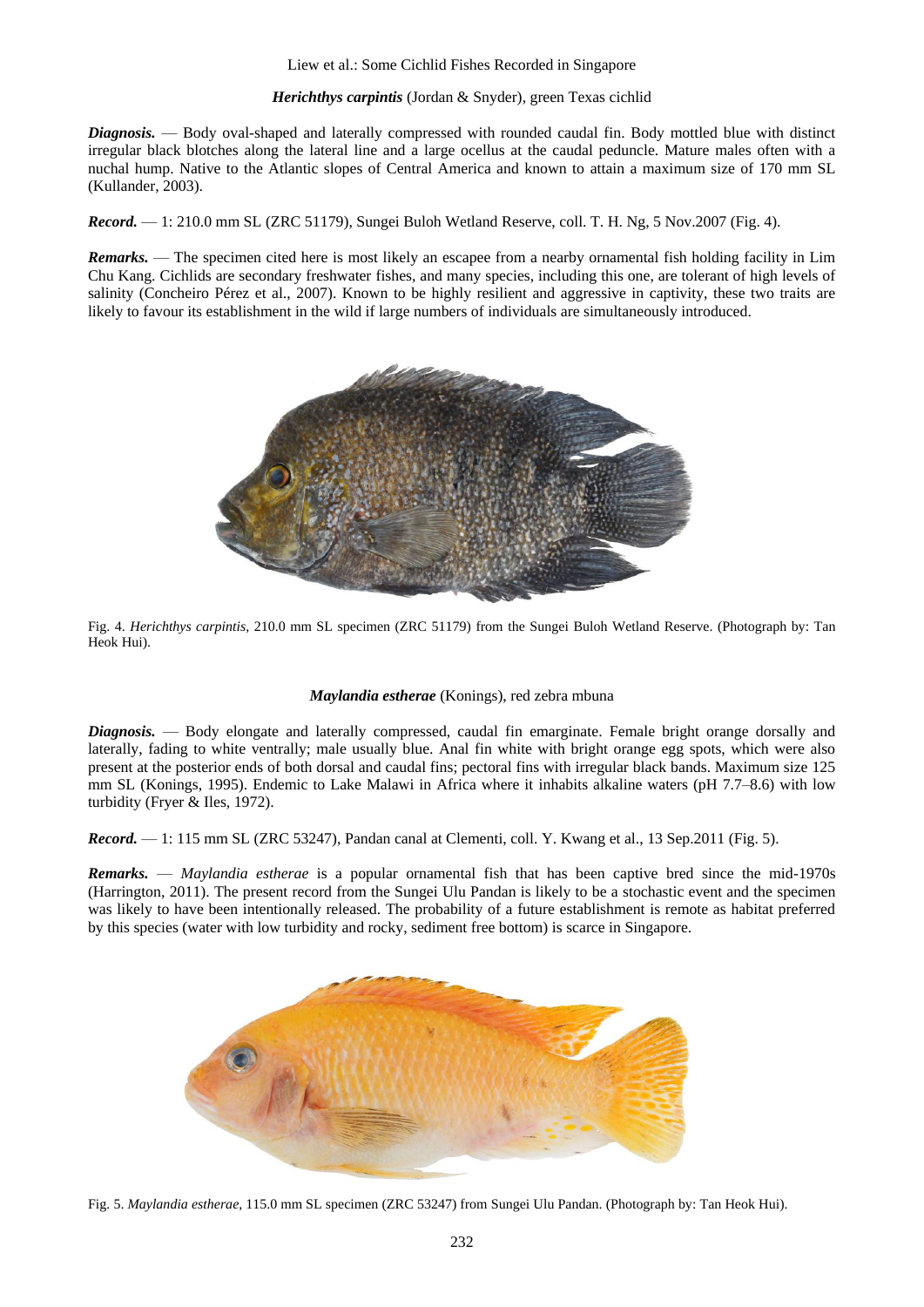# *NATURE IN SINGAPORE* 2012

#### *Pterophyllum scalare* (Lichtenstein), angelfish

*Diagnosis.* — Body deep and laterally compressed with truncate caudal fin. Spiny rays in the dorsal and anal fins increase in length with an anterior to posterior directionality. Pelvic fins highly elongated with protruding rays. Wild forms silver with blackish vertical bars (Planquette et al., 2000), domesticated varieties developed in the ornamental fish industry can be uniformly black or gold. This species is native to tropical South America, in the Amazon basin and the Oyapock and Essequibo rivers in Guyana. Maximum size about 75 mm SL (Kullander, 2003).

*Records.* — 1: 74.5 mm SL (ZRC 53407), Bukit Panjang: Pangsua Pond, coll. J. T B. Kwik, 16 Jan.2012 (Fig. 6a); 1: 55.4 mm SL (ZRC 53410), Bukit Panjang: Pangsua Pond, coll. J. T. B. Kwik, 31 Jan.2012 (Fig. 6b).

*Remarks.* — The angelfish is one of the most popular aquarium fish species in the world. The two specimens cited here were most likely intentionally released. This species seems to be capable of establishing feral populations in Singapore as it is bred in large quantities and in many artificial varieties by local ornamental fish farms. However, it does not appear to have been frequently released. A number of cichlids with wild breeding populations in Singapore, viz., *Geophagus altifrons*, *Cichla orinocensis*, and *Satanoperca jurupari* (Ng & Tan, 2010) are syntopic with the angelfish in its native range.



Fig. 6. *Pterophyllum scalare* from Pangsua Pond: (a) 74.5 mm SL specimen (ZRC 53407); (b) 55.4 mm SL specimen (ZRC 53410). (Photographs by: Tan Heok Hui).

#### *Amphilophus citrinellus* **×** *Paraneetroplus melanurus*, blood parrot

*Diagnosis.* — Body rounded with truncate caudal fin, mouth shaped like a beak and cannot be fully closed. Most individuals are uniformly bright orange (thus the trade name). This fish does not display sexual dimorphism. It thrives in waters of around neutral pH and attains a maximum size of 250 mm TL (Oc, 2011).

*Record.* — 1: 88.0 mm SL (ZRC 53382), Bukit Panjang: Pangsua Pond, coll. J. T. B. Kwik, 10 Jan.2012 (Fig. 7); 1: 70.8 mm SL (ZRC 53411), Bukit Panjang: Pangsua Pond, coll. J. T. B. Kwik, 26 Jan.2012.

*Remarks.* — This hybrid cichlid was created in Taiwan in the 1980s, from the cross breeding of different species and genera of American cichlids (Oc, 2011), which some believe to be *Amphilophus citrinellus* and *Paraneetroplus melanurus*. The specimen cited here is most likely an abandoned aquarium pet. This hybrid is unlikely to be established in the wild state given that males are usually infertile. Several physical deformities that characterise this hybrid are unlikely to favour its survival in the wild. This is in contrast to another cichlid hybrid, the flowerhorn, which is able to form breeding populations (Ng  $\&$  Tan, 2010) as both sexes are fertile. Additionally, the blood parrot is also susceptible to diseases caused by exposure to water of poor quality (Chen & Chen, 2011) which can result in mortality rates of about 50% in juveniles and 35% in adults (Chen, 1998).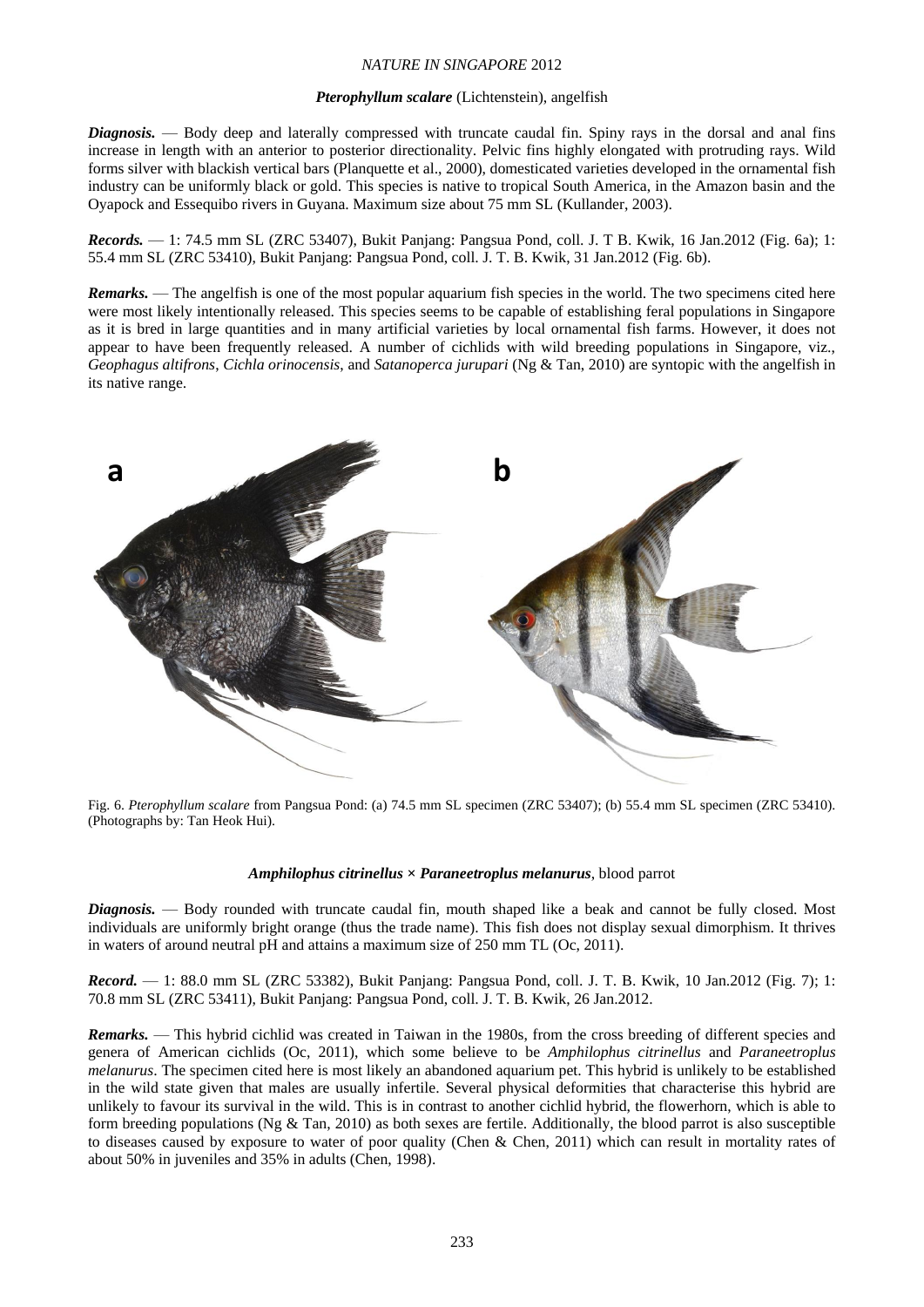

Fig. 7. Blood parrot, 88.0 mm SL specimen (ZRC 53382) from Pangsua Pond. (Photograph by: Tan Heok Hui).

# **DISCUSSION**

The six species and one hybrid cichlid featured in this article do not appear to have established breeding populations in Singapore. It appears that they were introduced randomly as individuals or in numbers not large enough to start a breeding population. Consistent with trends observed in many other parts of the world, cichlids are widely traded in the ornamental fish industry in Singapore, and it is believed to have resulted in the introduction of several species that are currently established (Ng & Tan, 2010). The importance of the ornamental fish trade as a mode of introduction is an established fact, and is the source of an estimated 33% of the world's most invasive species (Padilla & Williams, 2004). It is perhaps not surprising that all the seven species discussed here are popular ornamental fishes imported by the trade.

Despite their wide availability in the retail market and their general hardiness, cichlids are not the easiest fishes to rear in the aquarium. Apart from *Apistogramma borellii* and perhaps *Pterophyllum scalare*, the other species featured here are highly territorial and pugnacious, and will intimidate and even harass other fishes to death. *Astronotus ocellatus* and *Cichla temensis* are predatory and grow too large to be comfortably housed in an average home aquarium. Fishes that become unmanageable are often abandoned by their owners in the nearest accessible water bodies. As the legal guidelines for the importation of fishes in Singapore is less strict compared to other taxa (Tan et al., 2010), the ornamental fish industry is likely to continue to offer these species for sale.

Although cichlids are currently ubiquitous in artificial freshwater and estuarine systems all over Singapore (Ng & Tan, 2010), there is little evidence to suggest that there is substantial spatial overlap with native fish diversity. However, this may be due to a paucity of studies detailing the threats of cichlids to native aquatic ecosystems and its inhabitants. Most of Singapore's native aquatic ecosystems, namely the forest streams and freshwater swamps, are connected to artificial habitats infested by cichlids, so the potential migration of these aliens into the former cannot be discounted. At least one, *Acarichthys heckelii*, has already been recorded from the Nee Soon Swamp Forest, an area of high conservation value as a refuge for endangered native fishes (Tan & Lim, 2008), but its ecological impact on the ecosystem is not known, or at least, not obvious. Based on their ecology, possible impacts include habitat modification by nest builders, predation by piscivores (such as *Cichla temensis*), general competition for resources, and spread of disease to which indigenous species are not immune. As the numbers and diversity of cichlids capable of exploiting various niches increase, the biological resistance of native species to invasive taxa better adapted to natural habitats (Yeo & Lim, 2011) may start to diminish.

Once an introduced species is established in a particular habitat, it is often difficult, if not impossible, to eradicate. While several studies have shown that eradication can be an effective measure in managing introduced species (Martin et al., 2000; Liebhold & Bascomte, 2003), others believe that the success of eradication is dependent on very specific circumstances and can often lead to unpredictable outcomes (Myers et al., 2000). Some major obstacles to the successful removal of an introduced species include lack of funds, lack of public awareness, widespread nature of the species in question, the resistance of the target species to eradication protocols, and reintroduction (Myers et al., 2000;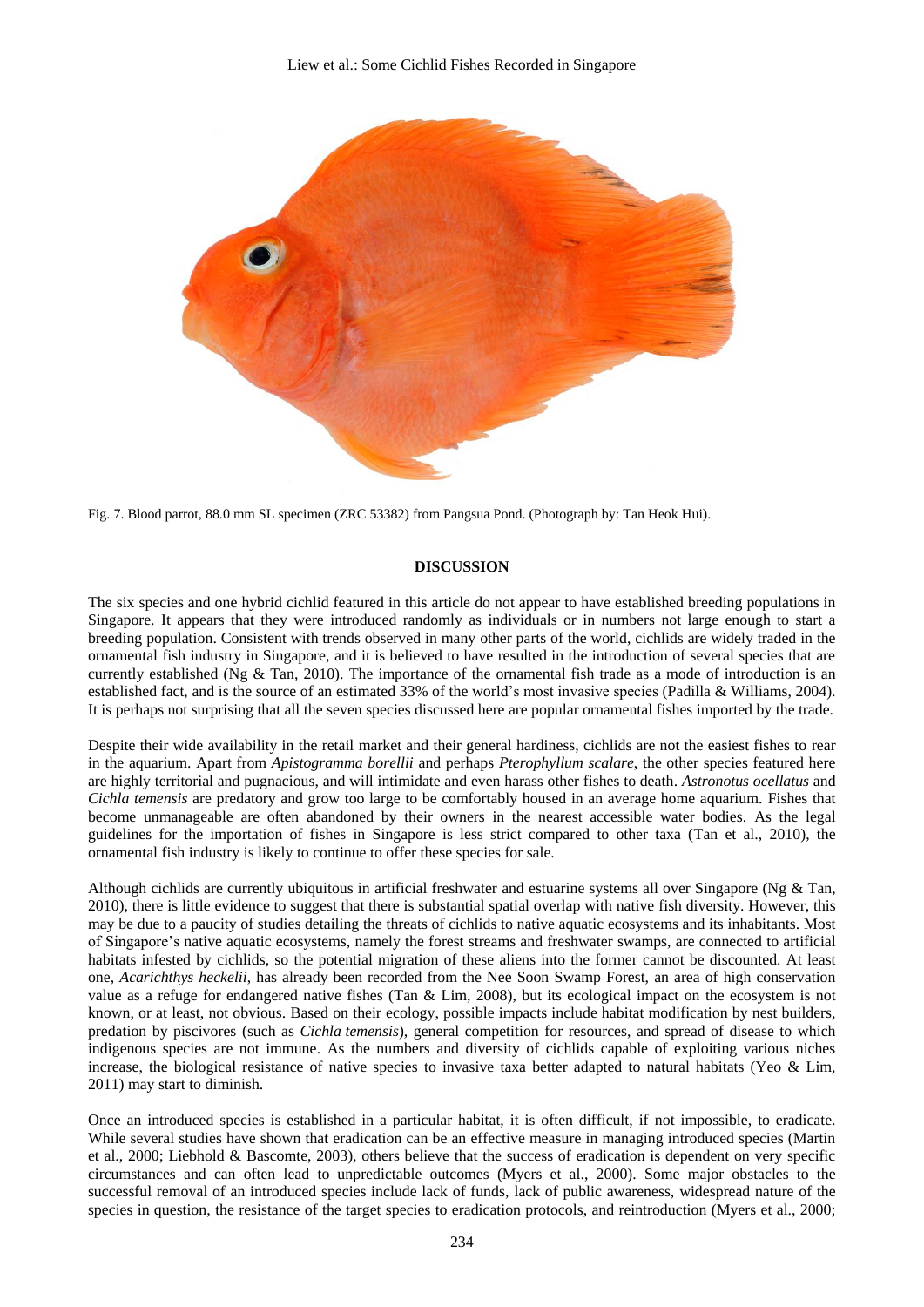#### *NATURE IN SINGAPORE* 2012

Genovesi, 2005). The eradication of cichlids already established in Singapore is not feasible because of their high fecundity. It does not seem possible to remove every single individual, particularly the fingerlings, from any one location.

The enhancement of regulations pertaining to the import of species via the ornamental fish industry as prevention of introductions remains the most effective measure in dealing with biological invasions (Sandlund et al., 1999). However, given Singapore's status as a major exporter of aquarium fishes (Yeo & Lim., 2011), such measures may be viewed unfavourably as a hindrance to a major source of revenue. A more practical measure would be a more rigid enforcement of regulations prohibiting the release of unwanted pets into natural habitats and reservoirs (Lye, 2011). However, said measures could be complicated given the accessibility of many natural aquatic systems to the public, and the widespread practice of mercy releases in religious ceremonies (Tan et al., 2010), as well as the wide availability of these species in the ornamental fish market. In the long run, promoting public awareness could be most effective in addressing the threats of introduced aquatic species in Singapore's waters. Additionally, comprehensive knowledge regarding the ecology of these introduced fishes is important as it enables the assessment of the risks of biological invasion. It will allow for informed management options in dealing with potential feral populations.

### **ACKNOWLEDGEMENTS**

We thank the Public Utilities Board and the National Parks Board for permission to conduct surveys in freshwater bodies under their jurisdiction. We also thank Jeffrey Kwik, Quek Boon Shan, Yvonne Kwang Yee Wen, Ng Ting Hui, Yi You Guang, Low Bi Wei, and Kho Zi Yi for field assistance; and Kelvin Lim for some of the records and photographs, and for his comments. We acknowledge the financial support from the National Research Foundation and the Economic Development Board (SPORE, COY-15-EWI-RCFSA/N197-1), and NUS grant number R-154-000-465- 133.

#### **LITERATURE CITED**

- Alfred, E. R., 1966. The fresh-water fishes of Singapore. *Zoologische Verhandelingen, Leiden*, **78**: 1–68.
- Almeida-Val, V. M. F., A. L. Val, W. P. Duncan, F. C. A. Souza, M. N. Paula-Silva & S. Land, 2000. Scaling effects on hypoxia tolerance in the Amazon fish *Astronotus ocellatus* (Perciformes: Cichlidae): Contribution of tissue enzyme levels. *Comparative Biochemistry and Physiology*, **125**(Part B): 219–226.
- Beeching, S. C., 1992. Visual assessment of relative body size in a cichlid fish, the oscar, *Astronotus ocellatus*. *Ethology*, **90**: 177–186.
- Bergmann, G. T. & P. J. Motta, 2005. Diet and morphology through ontogeny of the nonindigenous Mayan cichlid '*Cichlasoma* (*Nandopsis*)' *uropthalmus* (Gunther, 1862) in Southern Florida. *Environmental Biology of Fishes*, **72**: 205–211.
- Chen, C. C., 1998. Head-hole disease and relative syndromes in the aquarium cultural Cichlid fishes. *Aquatic Magazine*, **118**: 117–121.
- Chen, C. C. & S. N. Chen, 2011. Water quality management with *Bacillus* spp. in the high-density culture of red-parrot fish *Cichlasoma citrinellum* × *C. synspilum*. *North American Journal of Aquaculture*, **63**: 66–73.
- Concheiro Pérez, G. A., O. Rícan, G. Orti, E. Bermingham, I. Doadrio & R. Zardoya, 2007. Phylogeny and biogeography of 91 species of heroine cichlids (Teleostei: Cichlidae) based on sequences of the cytochrome *b* gene. *Molecular Phylogenetic and Evolution*, **43**: 91–110.
- Fryer, G. & T. D. Iles, 1972. *The Cichlid Fishes of the Great Lakes of Africa.* Oliver & Boyd, Edinburgh. 641 pp.
- Genovesi, P., 2005. Eradications of invasive alien species in Europe: A review. *Biological Invasions*, **7**: 127–133.
- Harrington, B., 2011. *Metriaclima estherae*. In: *Cichlid forum*. [http://www.cichlid](http://www.cichlid-forum.com/articles/met_estherae.php)[forum.com/articles/met\\_estherae.php.](http://www.cichlid-forum.com/articles/met_estherae.php) (Accessed 8 Mar.2012).
- Jepsen, D. B., K. O. Winemiller, D. C. Taphorn & D. R. Olarte, 1999. Age structure and growth of peacock cichlids from rivers and reservoirs of Venezuela. *Journal of Fish Biology*, **55**: 433–450.
- Konings, A. D., 1995. Description of *Pseudotropheus estherae* sp. nov*.*, the well known red zebra from Lake Malawi. *Tropical fish hobbyist*, **9**: 206–212.
- Kullander, S. O., 2003. Family Cichlidae (Cichlids). In: Reis, R. E., S. O. Kullander & S. J. Feraris (eds.), *Check List of the Freshwater Fishes of South and Central America*. EDIPUCR, Brazil. Pp. 605–654.
- Liebhold, A. & J. Bascomte, 2003. The allee effect, stochastic dynamics and the eradication of alien species. *Ecology Letters*, **6**: 133–140.
- Lim, K. K. P. & P. K. L. Ng (eds.), 1990. *A Guide to the Freshwater Fishes of Singapore*. Singapore Science Centre, Singapore. 160 pp.
- Linde, A. R., J. I. Izquierdo, J. C. Moreira & E. Garcia-Vasquez, 2008. Invasive tilapia juveniles are associated with degraded river habitats. *Aquatic Conservation: Marine and Freshwater Ecosystems*, **18**: 891–895.